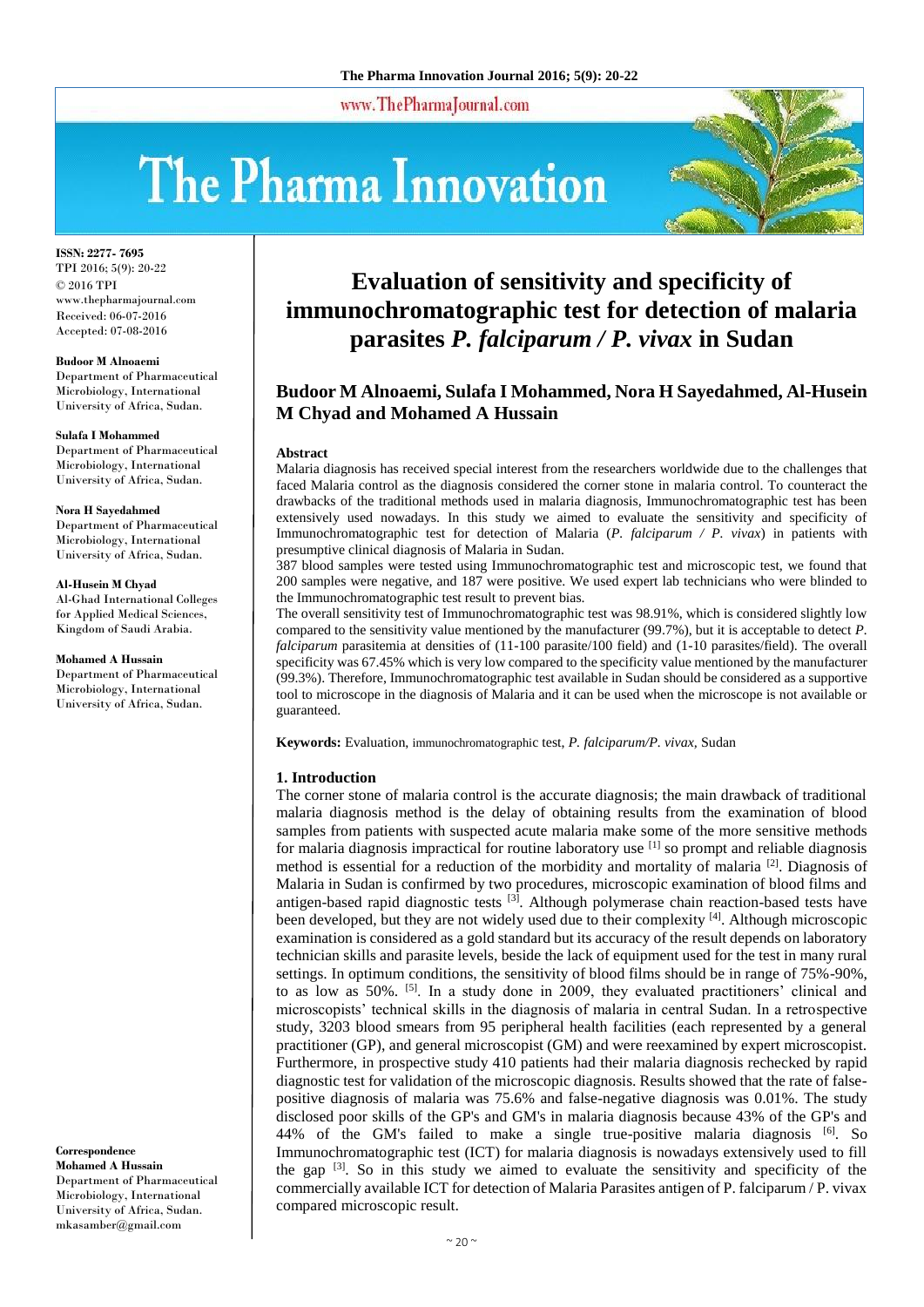A lot of studies have evaluated the efficiency and performance of ICT in detecting malaria parasites and they reported that there were high variability in their sensitivity and specificity. One study conducted in Japan 2004 using animal model reported that ICT can't detect malaria parasite when the level of parasitemia is less than 2000 parasite/  $\mu$ L <sup>[2]</sup>. Another study in Thailand conducted by E Russell and his colleagues found that When P. falciparum parasitemia rates were  $< 500/\mu L$ , the sensitivity of the diagnosis was only 23.3% [7]. The ICT test detected Plasmodium spp. infection with a sensitivity of 81.5% and a specificity of 81.9% was reported by P. Jos´e-Luis and his colleagues in Equatorial Guinea [8]. Research conducted in Indonesia by group of researcher reported that the sensitivity of the ICT for the diagnosis of *P. vivax* malaria was 96% with parasitemia of >500/ml but only 29% with parasitemia of  $<$ 500/ml<sup>[9]</sup>. In Pakistan H, S Mahadev reported that ICT sensitivity for detection of *P. falciparum* was 97.0% and the specificity was  $98.3\%$  [10]. Another studies showed that the sensitivity and specificity were 100% and 84.5%, respectively [11] .

# **2. Material and Methods**

A laboratory based cross-sectional descriptive study, 387 blood samples collected from patients of presumptive clinical diagnosis of Malaria of all ages conducted in different hospitals in Khartoum, Sudan between March 2016 to June 2016. The material used were the ICT strips (The ICT compo cassette used is certified by ministry of health), buffer solution, capillary tubes, microscope (Olympus), thick blood smears, EDTA containers and Giemsa stains (RAL). Following the guideline of ministry of health of Khartoum state and all patients signed informed consent prior to study participation, 5 micro liters of blood was collected by finger prick that was already taken from patient by the lab technician for microscopic test. All specimens

were tested with microscope by expert lab technicians, whom were blinded to the ICT result to prevent bias. Thick blood films were prepared and stained with Giemsa stain. The microscopist counted 200 white blood cells (WBC) before classifying a slide as negative. Parasite densities were calculated according to the standard method (parasite/ $\mu$ l = no. of asexual parasites  $\times$  WBC count/no. of WBC counted). The data was analyzed using personal computer and statistical package for social sciences (SPSS).

# **3. Results**

| <b>Table 1:</b> illustrate the distribution of sample according to the |
|------------------------------------------------------------------------|
| microscopic result.                                                    |

| Microscopic result | <b>Frequency</b> | Percent |
|--------------------|------------------|---------|
| Positive           |                  | 48.3%   |
| Negative           |                  | 51.7%   |
| Total              | 381              | 00.0%   |

**Table 2:** illustrate the distribution of sample according to parasite count (range) in microscopic result.

| Parasite count (range) in<br>microscopic result | <b>Frequency</b> | Percent |
|-------------------------------------------------|------------------|---------|
| (1-10) asexual parasites per 100 field          | 105              | 27.1%   |
| (11-100) asexual parasites per 100 field        | 41               | 10.6%   |
| $(1-10)$ as exual parasites per field           | 41               | 10.6%   |
| N/A                                             | 200              | 51.7%   |
| Total                                           | 387              | 100.0%  |

**Table 3:** illustrate the distribution of sample according to ICT Result.

| <b>ICT Result</b> | <b>Frequency</b> | <b>Percentage</b> |
|-------------------|------------------|-------------------|
| Positive          |                  | 23.8%             |
| Negative          | 295              | 76.2%             |
| Total             | 387              | 100 0%            |

**Table 4:** illustrate the association between level of parasitemia in microscopic result and ICT Result.

| Parasite count (range) in microscopic result |                           | <b>ICT Result</b> |                 | <b>Total</b> |  |
|----------------------------------------------|---------------------------|-------------------|-----------------|--------------|--|
|                                              | <b>Positive</b>           |                   | <b>Negative</b> |              |  |
| $(1-10)$ as exual parasites per 100 field    | Count                     | 23                | 82              | 105          |  |
|                                              | % within ICT Result       | 25.3%             | 85.4%           | 56.1%        |  |
| $(11-100)$ as exual parasites per 100 field  | Count                     | 27                | 14              | 41           |  |
|                                              | % within ICT Result       | 29.7%             | 14.6%           | 21.9%        |  |
|                                              | Count                     | 41                | $\Omega$        | 41           |  |
| (1-10) as exual parasites per field          | % within ICT Result       | 45.1%             | $0.0\%$         | 21.9%        |  |
|                                              | Count                     | 91                | 96              | 187          |  |
| Total                                        | within ICT Result<br>$\%$ | 100.0%            | 100.0%          | 100.0%       |  |

The overall specificity of the test was found to be 67.45% according to equation:  $D/(D+B)^*100$ , and the overall sensitivity was found to be 98.91% according to equation:  $A/(A+C)^*100$ . When A = true positive sample, B = false negative samples,  $C =$  false positive samples and  $D =$  true negative samples.

**Table 5:** illustrate the association between Microscopic results and ICT Result.

| Microscopic result |                     | <b>ICT Result</b> |                 | <b>Total</b> |
|--------------------|---------------------|-------------------|-----------------|--------------|
|                    |                     | <b>Positive</b>   | <b>Negative</b> |              |
| Positive           | Count               | 91                | 96              | 187          |
|                    | % within ICT Result | 98.9%             | 32.5%           | 48.3%        |
| Negative           | Count               |                   | 199             | 200          |
|                    | % within ICT Result | 1.1%              | 67.5%           | 51.7%        |
| Total              | Count               | 92                | 295             | 387          |
|                    | % within ICT Result | 100.0%            | 100.0%          | 100.0%       |

# **4. Discussion**

The overall sensitivity of ICT to detect *P. falciparum* was 98.9% which is less than that stated in the malaria ICT tested (99.7%) but within the range that reported by some of the previously mentioned studies [7, 9] during this study, *P. vivax* was not detected which assures the fact that *P. vivax* is rare in Sudan  $[2, 9]$ . Moreover, the overall specificity was 67.45%, which is weak compared to the specificity value of Malaria ICT tested (99.3%). low specificity rendered ICT less reliable in detecting malaria parasite and hence considered as a supportive tool in malaria diagnosis. Our results were different from the study that showed that the sensitivity and specificity 100% and 84.5%, respectively [11]. The ICT was found to have less capacity in predicting the presence of the disease, which demonstrates the weakness of the test in the diagnosis of Malaria, this is similar to the result of a published article from Equatorial Guinea 2010 by Portero JL et al. <sup>[8]</sup>. In agreement to our results all published